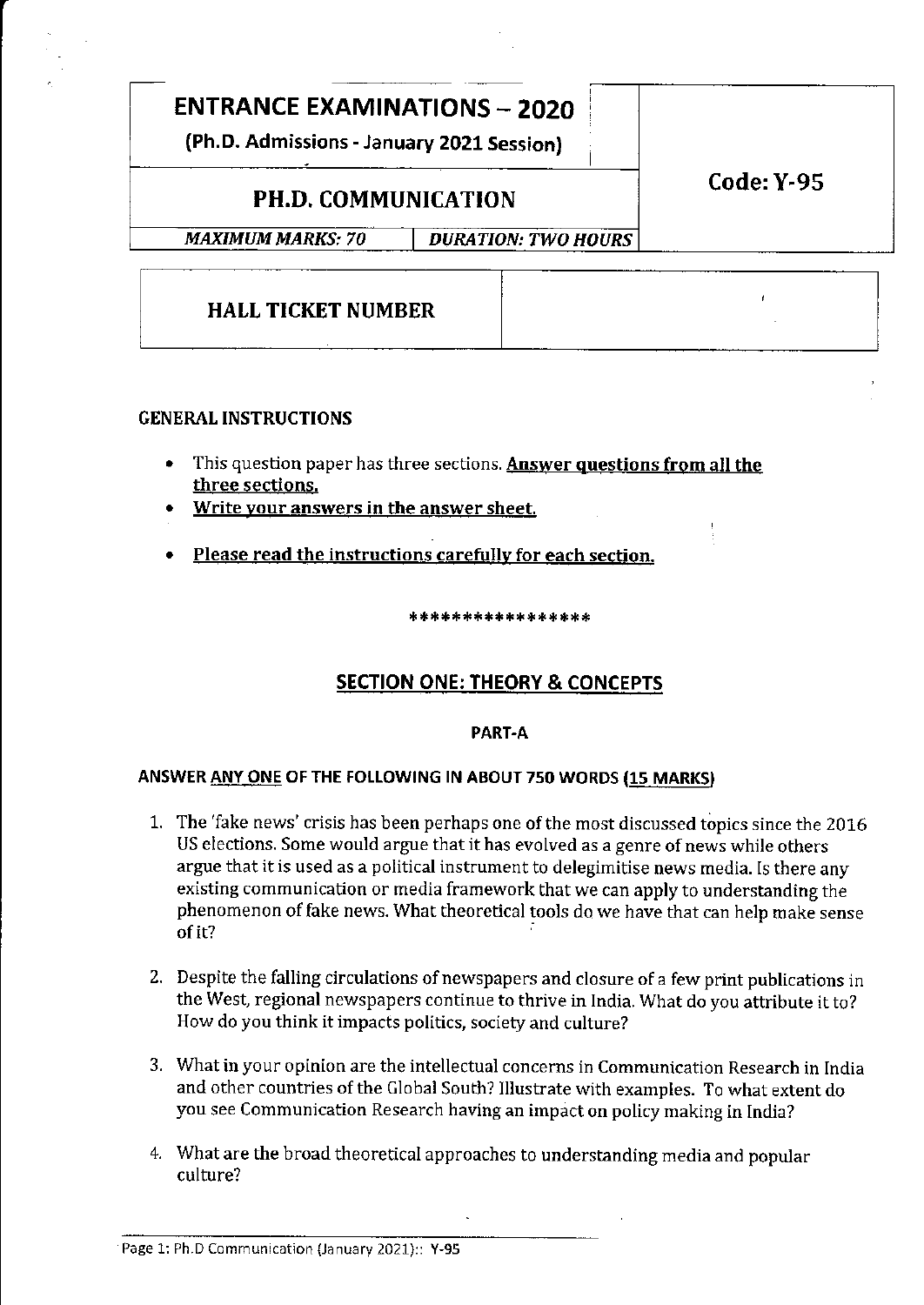# PART-B  $\sqrt{ -95}$

## WRITE SHORT NOTES ON ANY TWO OF THE FOLLOWING IN ABOUT 200 WORDS (2Xs-10 MARKs)

- 1. Media and Nationalism
- 2. Public Sphere
- 3. Active Audiences
- 4. Interpretive Communities
- 5. Cultivation theory

## SECTION TWO: METHODOLOGY

#### PART-A

# ANSWER ANY ONE OF THE FOLLOWING IN ABOUT 750 WORDS (15 MARKS)

- 1. What is Mixed Methods Research? Choose a specific research scenario that demands this method and describe the core characteristics of the method.
- 2. You have been asked by a research agency to do a content analysis of four food blogs and examine the gender dimension that they provide for in the presentation of content and the feedback on the blogs. What could be four research questions you would frame to conduct this study?
- 3, What is reliability and validity in research? Can it be applied to qualitative methods too? Discuss,
- 4. What are the main principles to keep in mind while formulating a questionnaire, and . how might one apply these to an online tool? What are the advantages and disadvantages of online surveys based on a structured questionnaire?
- 5. Ethnographic approaches are increasingly used in communication research. What are the main ethical and practical issues that one might encounter while planning and conducting ethnographic research? If you were to plan a study on adolescent use of social media using such an approach, how would these considerations apply?

#### PART.B

# WRITE SHORT NOTES ON ANY TWO OF THE FOLLOWING IN ABOUT 2OO WORDS (2X5-10 MARKS)

- 1. Participant observation
- 2. Phenomenology
- 3. 0perationalisation
- 4. Evaluation Research
- 5, Grounded Theory Approach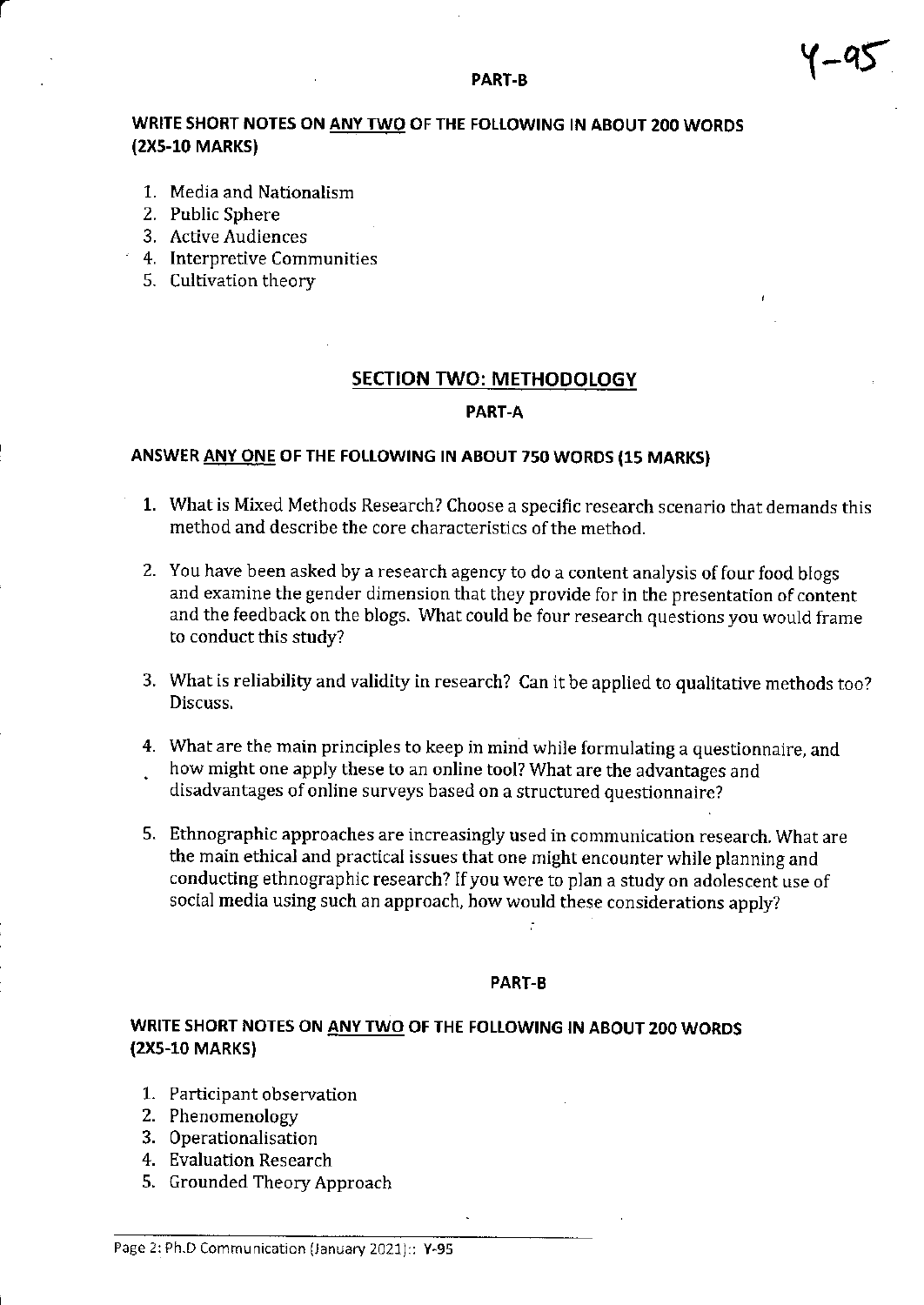# SECTION THREE: PROJECT SYNOPSIS

 $\mathcal{I}$ 

## Please write in about 1000 words a synopsis of the research project you propose to undertake for your doctoral research. (20 MARKS)

#### Your synopsis must include:

- a) A clear statement of problem
- b) Rationale for the selection of the topic
- c) Research objectives
- d) Methodological Strategy for data collection and analysis

# Ifcalled for an interview, you are expected to defend your proposal.